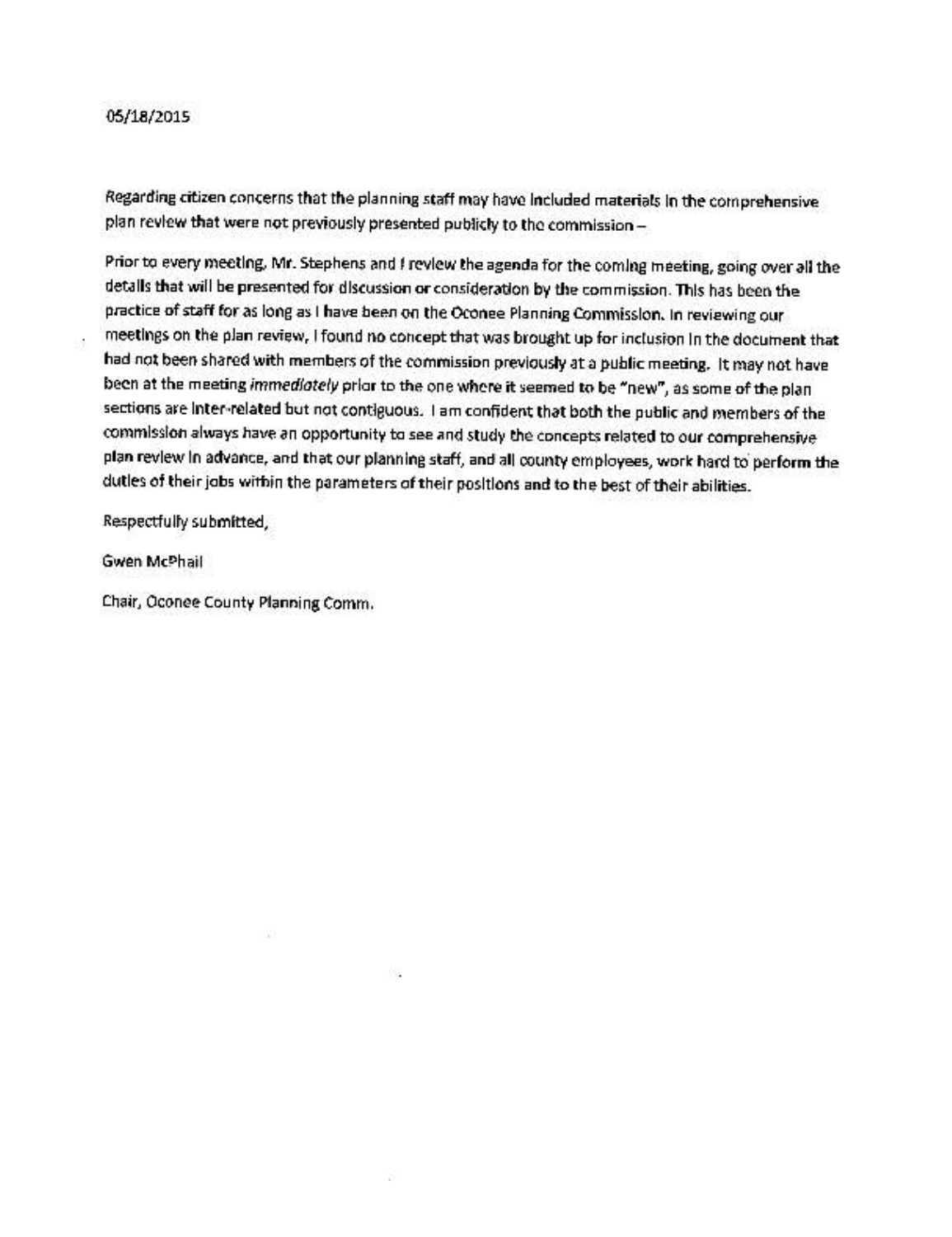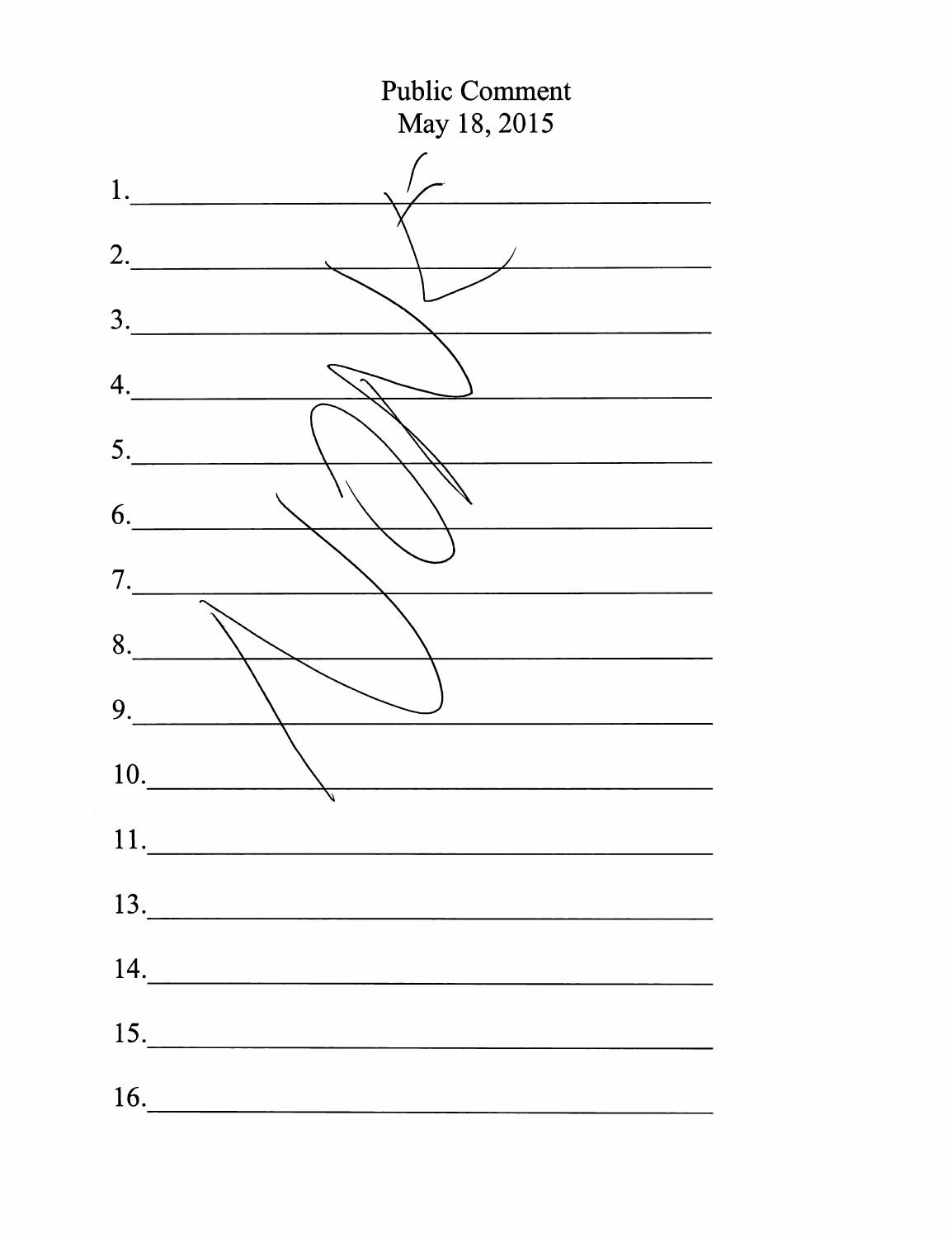**Goal #3: Establish an efficient, equitable, and mutually compatible distribution of land uses that complements Oconee County's traditionally rural lifestyle, yet supports sustainable economic development, protects the environment, and manages future growth and changes.** 

|  | Objective 1: Encourage development in a way that protects and preserves our natural resources. |
|--|------------------------------------------------------------------------------------------------|
|  |                                                                                                |

| <b>Strategies for Success</b>                                                     | <b>Agencies</b><br><b>Responsible</b> | <b>Timeframe</b><br>for<br><b>Completion</b> | <b>Action To</b><br>Date | <b>Comments</b> |
|-----------------------------------------------------------------------------------|---------------------------------------|----------------------------------------------|--------------------------|-----------------|
| 1. Review and update existing land use                                            | PC; CC                                |                                              |                          |                 |
| regulations as needed, to facilitate<br>development that preserves forests, prime |                                       | Ongoing                                      |                          |                 |
| agricultural lands/soils, sensitive areas, and                                    |                                       |                                              |                          |                 |
| natural resources.                                                                |                                       |                                              |                          |                 |
| 2. Develop reasonable regulations                                                 | PC; CC                                |                                              |                          |                 |
| regarding the development of steep slope                                          |                                       | 2011                                         |                          |                 |
| areas.                                                                            |                                       |                                              |                          |                 |
| 3. Incentivize the establishment of green                                         | PC; CC                                |                                              |                          |                 |
| space/open space requirements for new                                             |                                       | 2011                                         |                          |                 |
| developments.                                                                     |                                       |                                              |                          |                 |
| 4. Establish strategies and adopt measures                                        | PC; CC                                |                                              |                          |                 |
| necessary to create the framework for the                                         |                                       | 2011                                         |                          |                 |
| efficient implementation of erosion and                                           |                                       |                                              |                          |                 |
| sediment control regulations.                                                     |                                       |                                              |                          |                 |
| 5. Support efforts to educate public in the                                       | PC; CC                                |                                              |                          |                 |
| use of best management practices for                                              |                                       | Ongoing                                      |                          |                 |
| construction sites.                                                               |                                       |                                              |                          |                 |
| 6. Consider, and possibly adopt, regulatory                                       | PC; CC                                |                                              |                          |                 |
| components of a program to expand the                                             |                                       | 2013                                         |                          |                 |
| natural vegetative buffer requirement to all                                      |                                       |                                              |                          |                 |
| lake front properties; this may or may not                                        |                                       |                                              |                          |                 |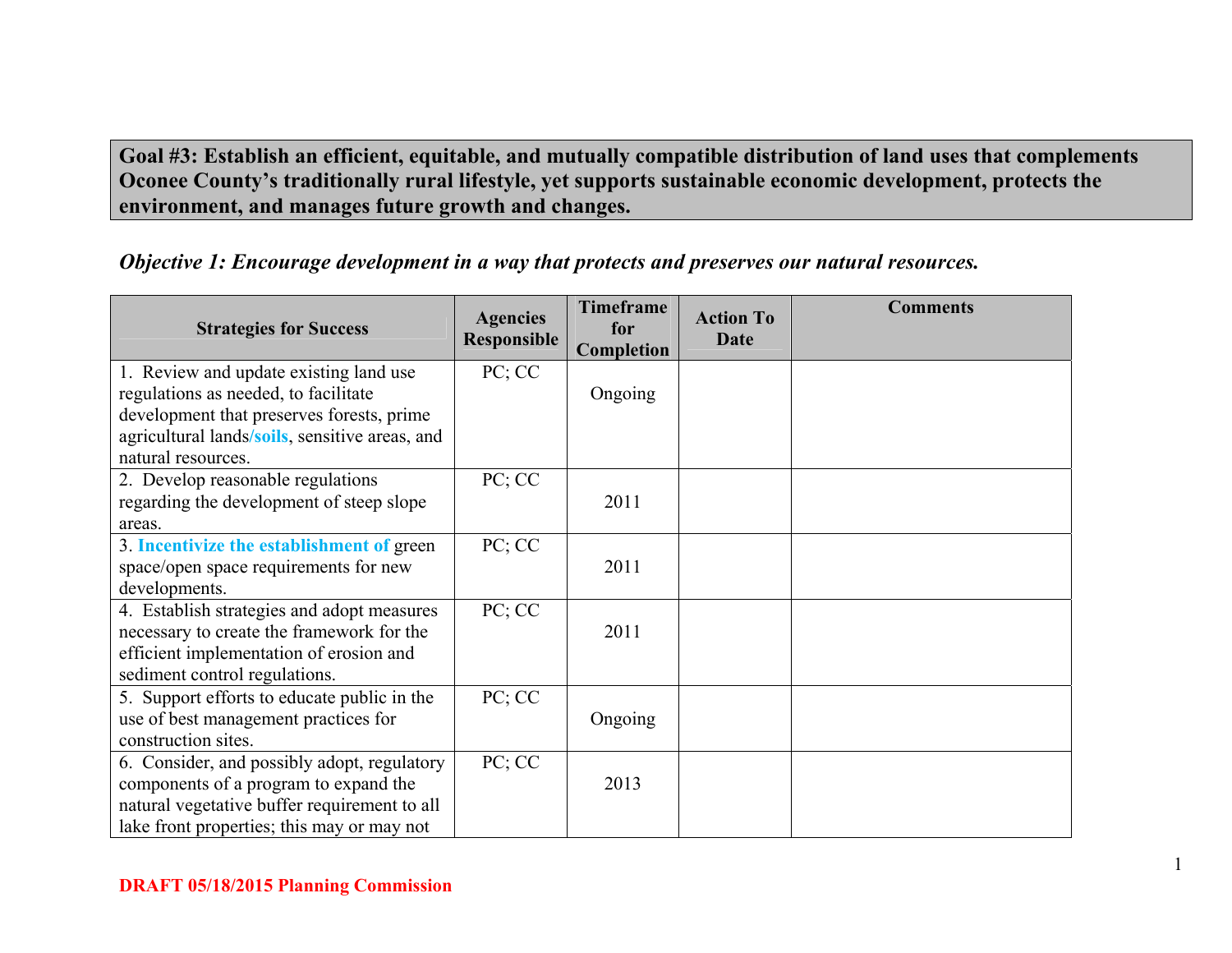| include provisions for increasing the size of<br>the buffer to 50 feet.                                                                                                                                    |        |      |                                  |
|------------------------------------------------------------------------------------------------------------------------------------------------------------------------------------------------------------|--------|------|----------------------------------|
| 7. Establish a mitigation program for<br>littered and unsafe properties, utilizing<br>funding from alternative funding sources<br>such as state and federal grants, or possibly<br>specialized tax levies. | PC; CC | 2012 | <b>IPMC</b> '12 has been adopted |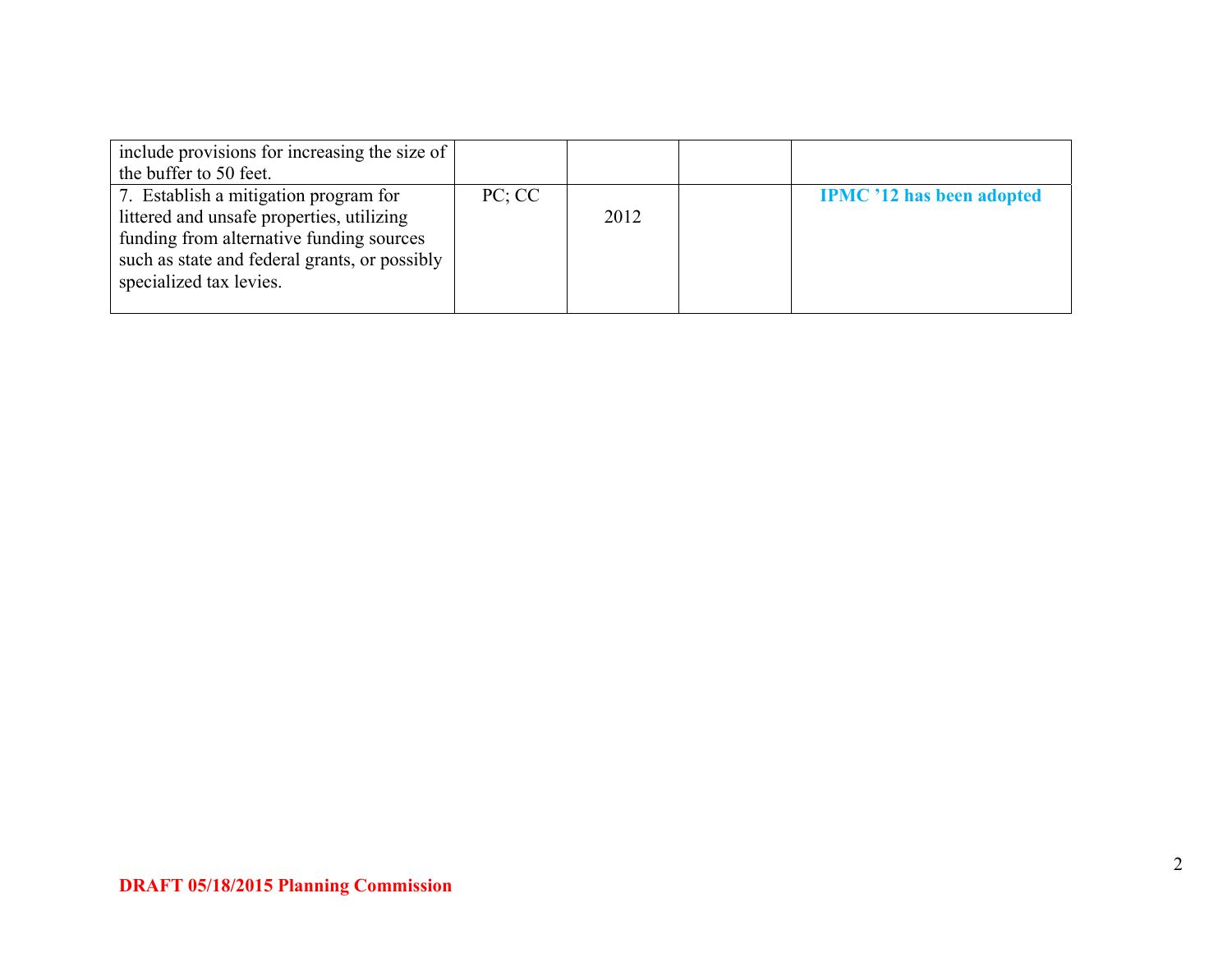*Objective 2: Manage development in a manner that ensures our natural resources and lifestyle serve to enhance a sustainable economic prosperity.* 

| <b>Strategies for Success</b>              | <b>Agencies</b><br>Responsible | <b>Timeframe</b><br>for<br>Completion | <b>Action To</b><br>Date | <b>Comments</b>               |
|--------------------------------------------|--------------------------------|---------------------------------------|--------------------------|-------------------------------|
| Utilize the countywide zoning process      | PC; CC                         |                                       |                          | <b>Entire county is zoned</b> |
| to plan appropriate development and        |                                | Ongoing                               |                          |                               |
| protect special areas through rezonings    |                                |                                       |                          |                               |
| and overlays.                              |                                |                                       |                          |                               |
| 2. Utilize appropriate land use            | PC; CC                         |                                       |                          |                               |
| provisions such as but not limited to      |                                | Ongoing                               |                          |                               |
| rezoning, overlays, form-based code,       |                                |                                       |                          |                               |
| smart growth, density,                     |                                |                                       |                          |                               |
| infill/redevelopment, clustering/          |                                |                                       |                          |                               |
| conservation design, and design            |                                |                                       |                          |                               |
| standards Work to manage, where            |                                |                                       |                          |                               |
| appropriate, urban/suburban                |                                |                                       |                          |                               |
| development in Oconee County to insure     |                                |                                       |                          |                               |
| adequate infrastructure is in place to     |                                |                                       |                          |                               |
| support balanced growth in primary         |                                |                                       |                          |                               |
| growth areas, while limiting urban sprawl  |                                |                                       |                          |                               |
| and protecting those areas deemed special  |                                |                                       |                          |                               |
| through the establishment of rural         |                                |                                       |                          |                               |
| enhancement areas                          |                                |                                       |                          |                               |
| 3. Identify potential county industrial    | $EDC$ ;                        |                                       |                          |                               |
| sites in appropriate areas, and work with  | PC; CC                         | Ongoing                               |                          |                               |
| public and private entities to secure      |                                |                                       |                          |                               |
| funding to purchase select properties for  |                                |                                       |                          |                               |
| potential projects within prime industrial |                                |                                       |                          |                               |
| areas.                                     |                                |                                       |                          |                               |
| 4. Promote a diverse economy that          | $EDC$ ;                        |                                       |                          |                               |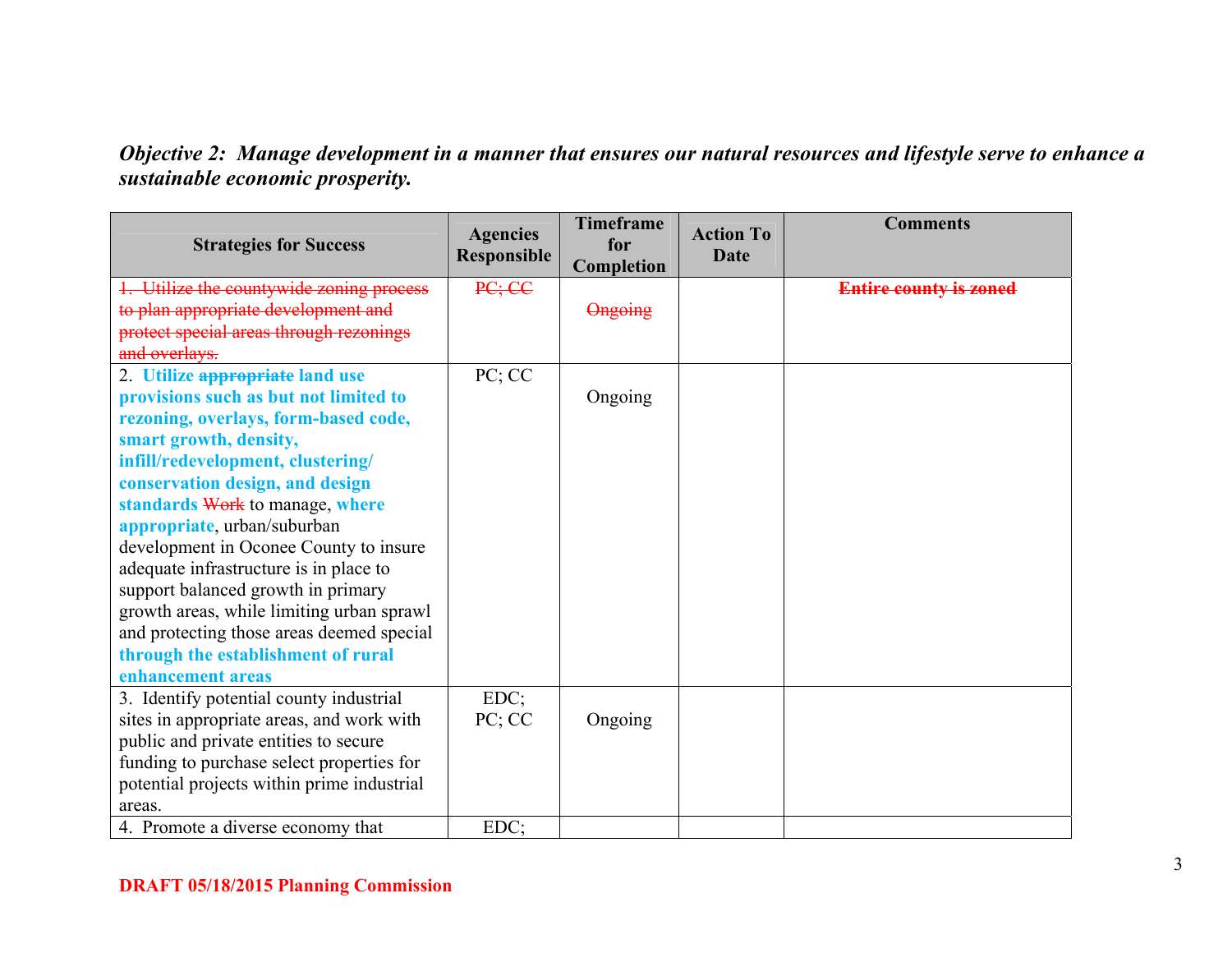| includes a mix of employment sectors,        | PC: CC | Ongoing |  |  |
|----------------------------------------------|--------|---------|--|--|
| including ecotourism-include but not         |        |         |  |  |
| limited to manufacturing, tourism and        |        |         |  |  |
| <b>agriculture</b> , to insure Oconee County |        |         |  |  |
| remains economically competitive and         |        |         |  |  |
| maintains a high quality of life             |        |         |  |  |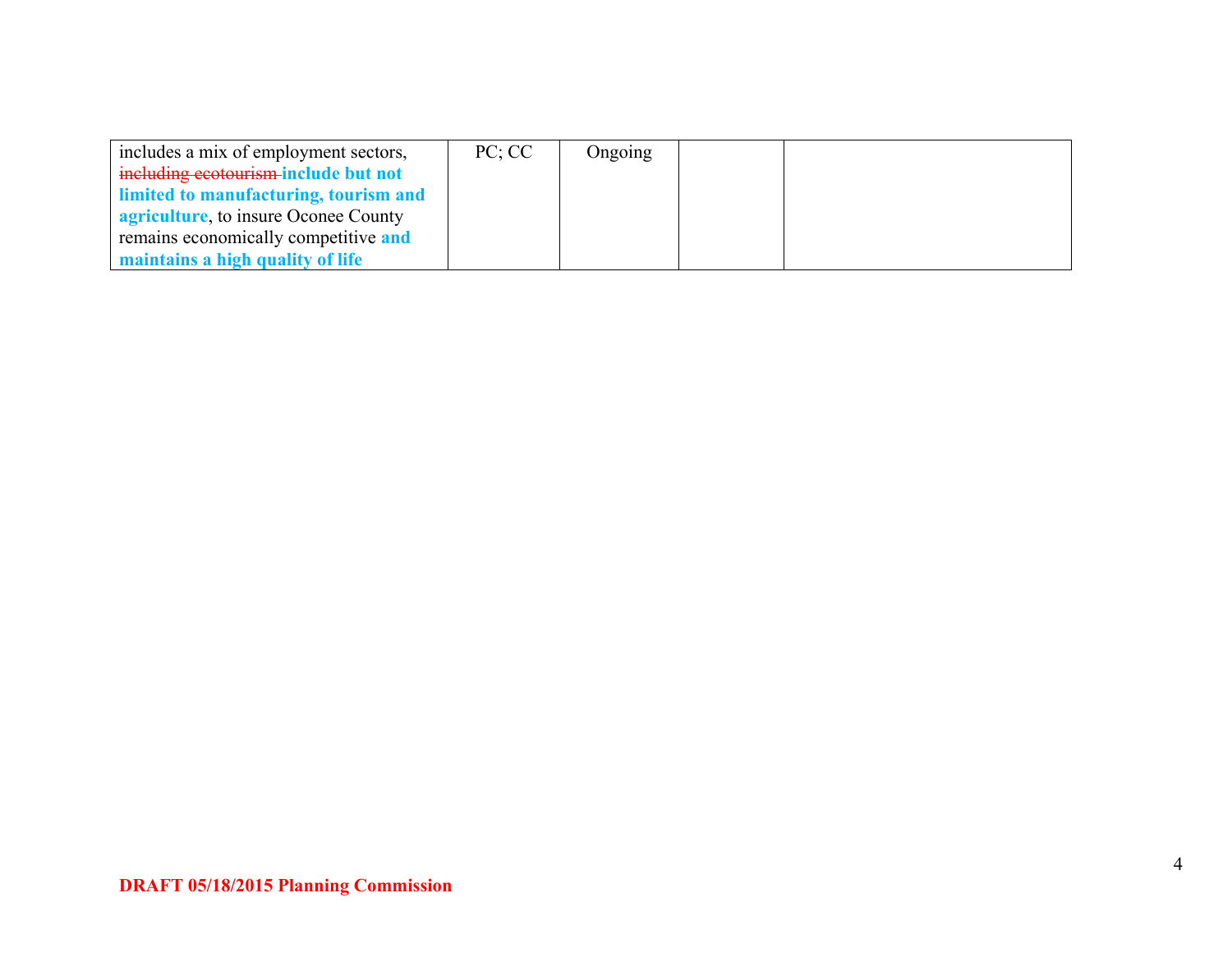**Goal #4: Manage our community facilities, infrastructure, and public resources in a manner that ensures both the existing population and future generations may enjoy the benefits and economic opportunities that make Oconee County an attractive and affordable place to live.** 

*Objective 1: Seek local, state, and federal funding support in efforts to expand and enhance educational opportunities for Oconee County residents.* 

| <b>Strategies for Success</b>               | <b>Agencies</b><br><b>Responsible</b> | <b>Timeframe</b><br>for<br>Completion | <b>Action To</b><br>Date | <b>Comments</b> |
|---------------------------------------------|---------------------------------------|---------------------------------------|--------------------------|-----------------|
| 1. Expand coordination of planning          | PC; CC                                |                                       |                          |                 |
| efforts with School District of Oconee      |                                       | 2011                                  |                          |                 |
| County to ensure decisions related to       |                                       |                                       |                          |                 |
| school projects are made with the most      |                                       |                                       |                          |                 |
| complete information available, to include  |                                       |                                       |                          |                 |
| all issues related to infrastructure,       |                                       |                                       |                          |                 |
| accessibility, and traffic planning.        |                                       |                                       |                          |                 |
| 2. Continue to look for opportunities to    | $EDC$ ;                               |                                       |                          |                 |
| support and enhance job training,           | PC; CC                                | Ongoing                               |                          |                 |
| education, and adult back-to-school         |                                       |                                       |                          |                 |
| programs by fostering ties with area        |                                       |                                       |                          |                 |
| universities and vocational technical       |                                       |                                       |                          |                 |
| colleges; this may include promoting the    |                                       |                                       |                          |                 |
| development of satellite programs for       |                                       |                                       |                          |                 |
| better access by local residents and the    |                                       |                                       |                          |                 |
| establishment of an Oconee Tri-County       |                                       |                                       |                          |                 |
| <b>Technical College campus.</b>            |                                       |                                       |                          |                 |
| 3. Provide the School District of Oconee    | CC                                    |                                       |                          |                 |
| County appropriate assistance in efforts to |                                       | Ongoing                               |                          |                 |
| enhance and upgrade education.              |                                       |                                       |                          |                 |
| 4. Prioritize expansion and upgrades of     | Library                               |                                       |                          |                 |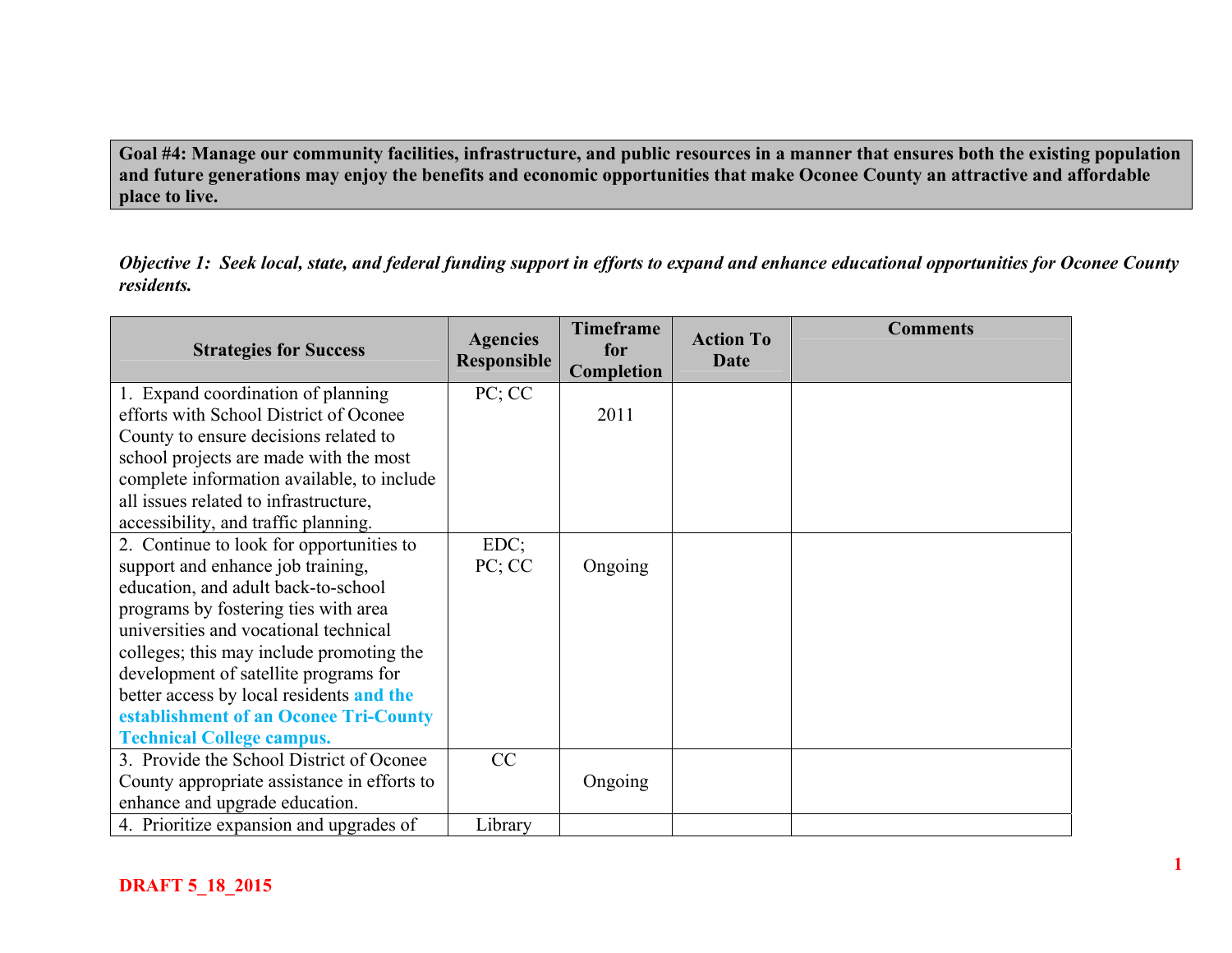| libraries through the capital improvements   | Board: PC: | Ongoing |  |
|----------------------------------------------|------------|---------|--|
| I plan and coordinate their location with    |            |         |  |
| available infrastructure and the location of |            |         |  |
| schools.                                     |            |         |  |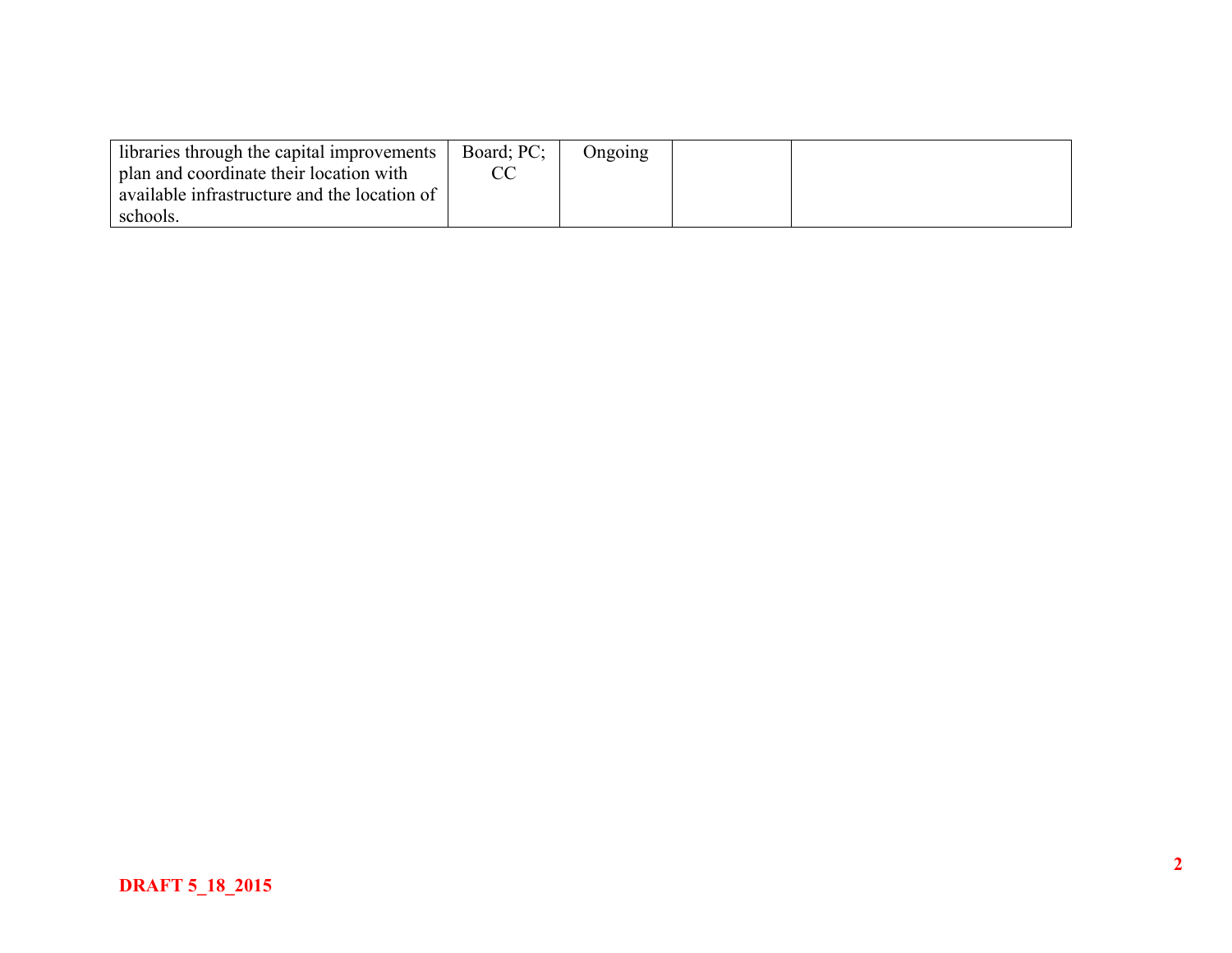| <b>Strategies for Success</b>                                                                                                                                                                                                                    | <b>Agencies</b><br>Responsible    | <b>Timeframe</b><br>for<br>Completion | <b>Action To</b><br><b>Date</b> | <b>Comments</b> |
|--------------------------------------------------------------------------------------------------------------------------------------------------------------------------------------------------------------------------------------------------|-----------------------------------|---------------------------------------|---------------------------------|-----------------|
| 1. Create a Housing Task Force, non-<br>profit housing agency, or Trust which<br>would analyze regulatory barriers and<br>seek market-based incentives to promote                                                                                | PC; CC                            | 2011                                  |                                 |                 |
| affordable housing.                                                                                                                                                                                                                              |                                   |                                       |                                 |                 |
| 2. Review and amend land development<br>and subdivision regulations as needed to<br>provide incentives to promote the<br>development of high-quality, low-cost<br>housing.                                                                       | $\overline{PC}$ ; $\overline{CC}$ | 2012                                  |                                 |                 |
| 3. Work with state and local government<br>to find funding sources, such as growth<br>management infrastructure grants, to assist<br>public and private entities seeking funds<br>to develop and rehabilitate high-quality,<br>low-cost housing. | PC; CC                            | Ongoing                               |                                 |                 |
| 4. Work with local, state, and federal<br>agencies to reduce barriers to<br>affordability; this may include one-stop<br>permitting, pre-approved affordable<br>housing plans, and payback mechanisms<br>for upgrades to infrastructure.          | $\overline{PC}$ ; $CC$            | Ongoing                               |                                 |                 |
| 5. Adopt and enforce substandard housing<br>regulations needed to ensure health and<br>safety; this may include the adoption of<br>the International Property Maintenance<br>Code.                                                               | PC; CC                            | 2011                                  |                                 |                 |

*Objective 2: Promote and enhance access to affordable housing through both public and private cooperation.*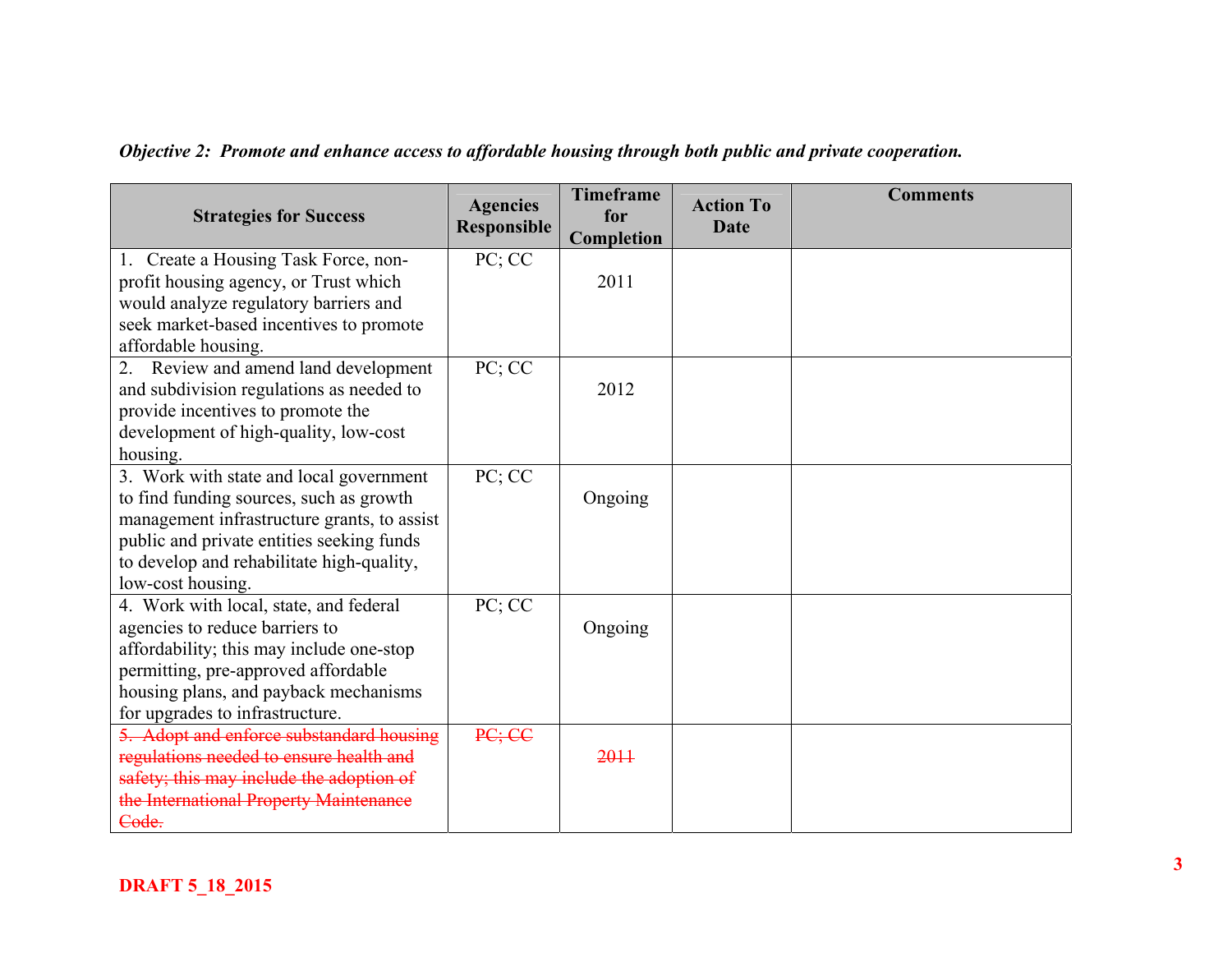*Objective 3: Upgrade solid waste facilities to improve services and allow for needed upgrades and expansion to provide for anticipated growth.* 

| <b>Strategies for Success</b>                 | <b>Agencies</b><br>Responsible | <b>Timeframe</b><br>for<br>Completion | <b>Action To</b><br><b>Date</b> | <b>Comments</b> |
|-----------------------------------------------|--------------------------------|---------------------------------------|---------------------------------|-----------------|
| 1. Study options and develop long-range       | PC; CC                         |                                       |                                 |                 |
| solution for the County's solid waste         |                                | 2011                                  |                                 |                 |
| needs; these may include, but are not         |                                |                                       |                                 |                 |
| limited to, constructing an in-county         |                                |                                       |                                 |                 |
| landfill, partnering with other jurisdictions |                                |                                       |                                 |                 |
| in developing a regional landfill,            |                                |                                       |                                 |                 |
| developing and implementing a plan to         |                                |                                       |                                 |                 |
| obtain 85% recycling, or the                  |                                |                                       |                                 |                 |
| continuation of long-term contracts with      |                                |                                       |                                 |                 |
| outside parties.                              |                                |                                       |                                 |                 |
| 2. Seek to partner in the development of a    | PC; CC                         |                                       |                                 |                 |
| solid waste research facility at a regional   |                                | Ongoing                               |                                 |                 |
| landfill.                                     |                                |                                       |                                 |                 |
| 3. Identify and construct additional          | PC; CC                         |                                       |                                 |                 |
| construction and demolition landfill sites    |                                | 2014                                  |                                 |                 |
| within the county.                            |                                |                                       |                                 |                 |
| 4. Work to reduce the volume of solid         | PC; CC                         |                                       |                                 |                 |
| waste through increased recycling and         |                                | Ongoing                               |                                 |                 |
| composting.                                   |                                |                                       |                                 |                 |
| 5. Seek out innovative and alternative        | PC; CC                         |                                       |                                 |                 |
| technologies that not only provide for a      |                                | Ongoing                               |                                 |                 |
| long-term solution to current and             |                                |                                       |                                 |                 |
| projected solid waste needs, but may also     |                                |                                       |                                 |                 |
| be used in the future to mitigate and         |                                |                                       |                                 |                 |
| reclaim closed facilities. Such uses could    |                                |                                       |                                 |                 |
| include solar power generation facilities     |                                |                                       |                                 |                 |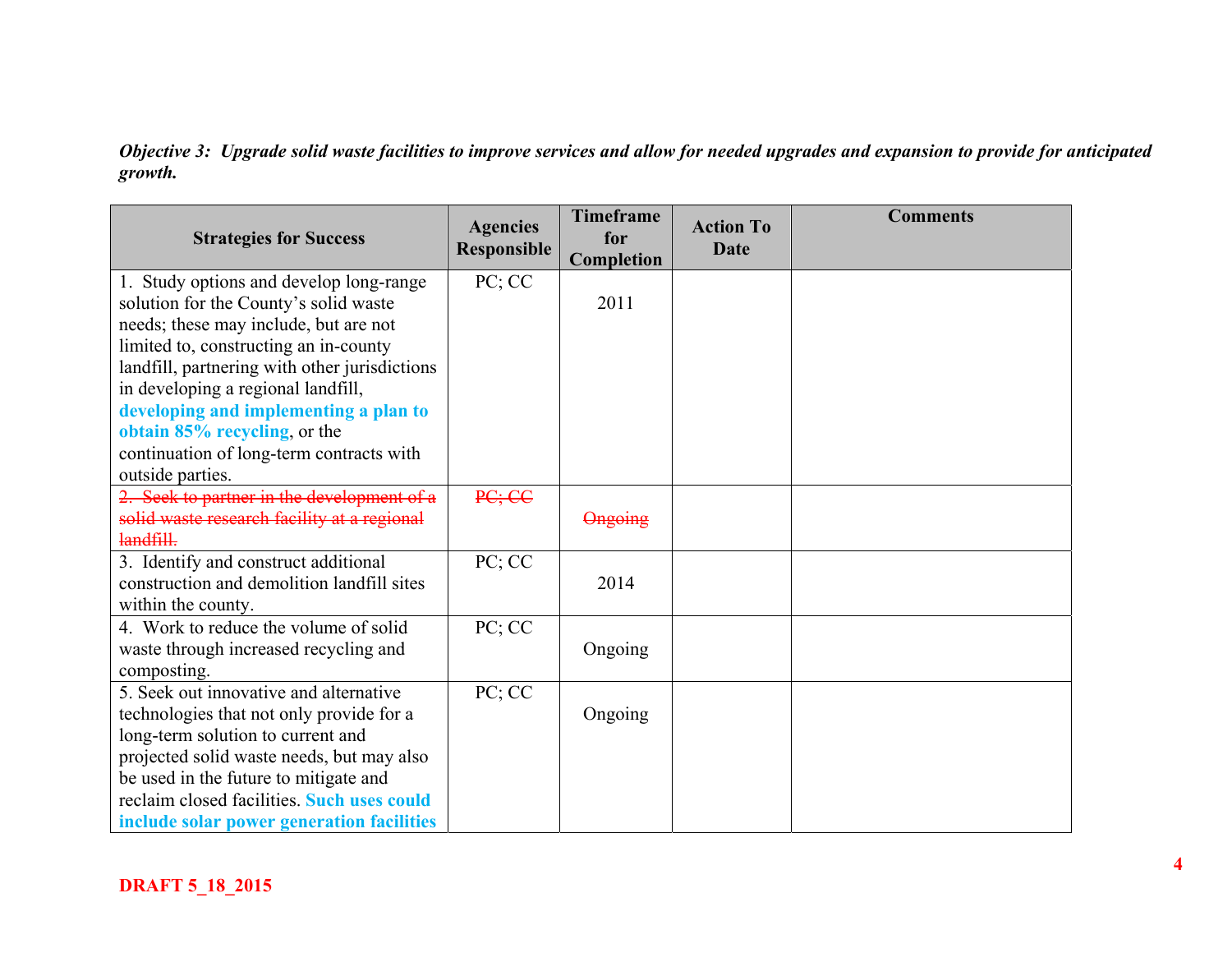| and appropriate recreation facilities.     |        |      |                          |
|--------------------------------------------|--------|------|--------------------------|
| 6. Seek and establish appropriate uses for | PC; CC |      | Combined with strategy 5 |
| elosed landfill areas, which may include,  |        | 2014 |                          |
| but will not be limited to, the            |        |      |                          |
| establishment of solar power generation    |        |      |                          |
| facilities and appropriate recreation      |        |      |                          |
| facilities.                                |        |      |                          |

*Objective 4: Regularly review public safety needs and enhance facilities as required.* 

| <b>Strategies for Success</b>               | <b>Agencies</b><br>Responsible | <b>Timeframe</b><br>for<br>Completion | <b>Action To</b><br>Date | <b>Comments</b> |
|---------------------------------------------|--------------------------------|---------------------------------------|--------------------------|-----------------|
| 1. Review and upgrade existing              | Emer. Serv.                    |                                       |                          |                 |
| emergency facilities plans on a regular     | Comm.                          | Ongoing                               |                          |                 |
| basis, implementing established goals in a  | PC; CC                         |                                       |                          |                 |
| systematic manner.                          |                                |                                       |                          |                 |
| 2. Provide local public safety agencies     | Emer. Serv.                    |                                       |                          |                 |
| appropriate assistance in obtaining         | $Comm$ .;                      | Ongoing                               |                          |                 |
| funding to expand and upgrade operations.   | CC.                            |                                       |                          |                 |
| 3. Coordinate local public safety planning  | Emer. Serv.                    |                                       |                          |                 |
| and activity with regional, state, and      | $Comm$ .;                      | Ongoing                               |                          |                 |
| federal agencies.                           | PC; CC                         |                                       |                          |                 |
| 4. Seek to partner with private entities in | Emer. Serv.                    |                                       |                          |                 |
| the development of emergency satellite      | $Comm$ .;                      | Ongoing                               |                          |                 |
| facilities and specialized response         | PC; CC                         |                                       |                          |                 |
| equipment.                                  |                                |                                       |                          |                 |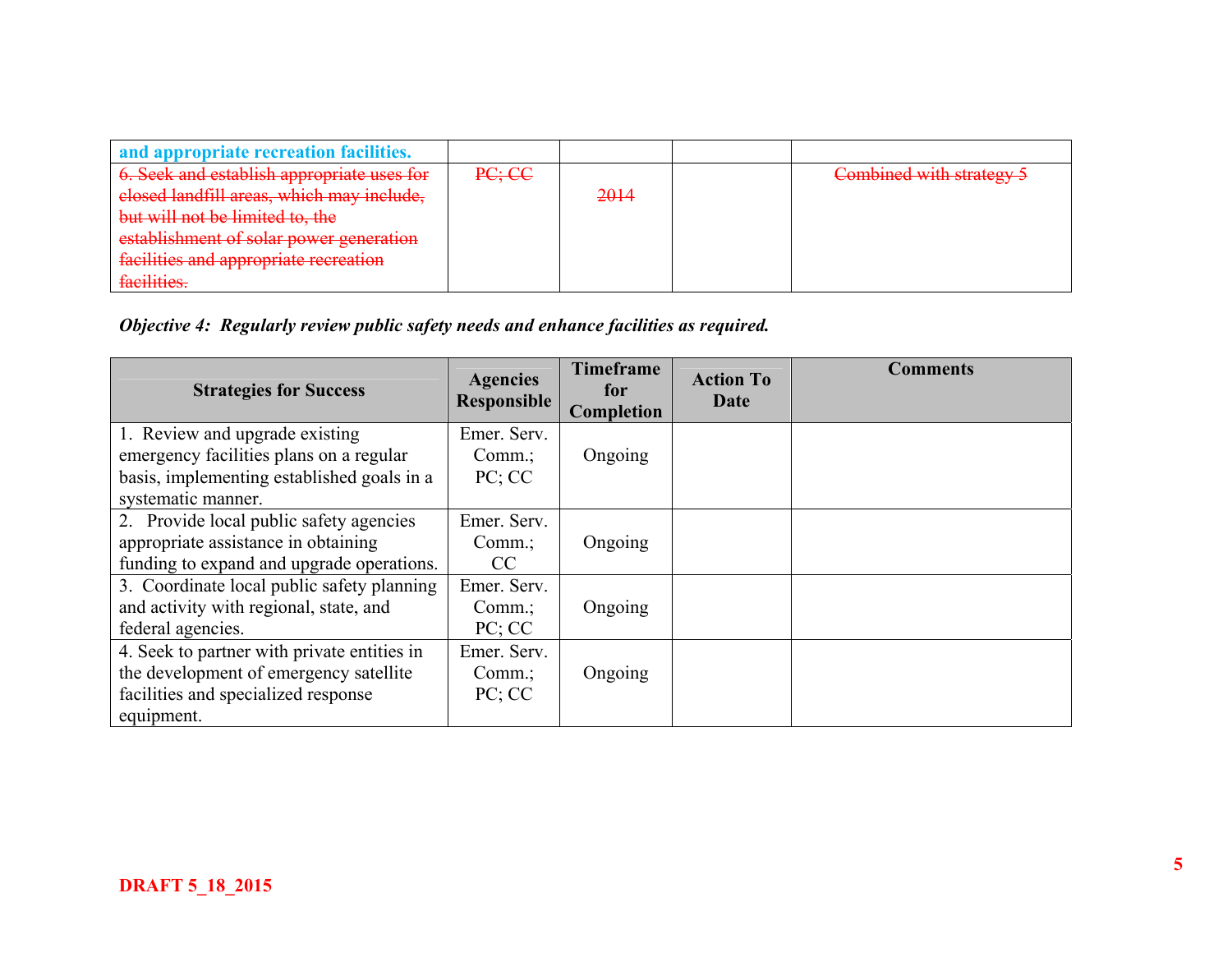*Objective 5: Continue to monitor closely Oconee County's compliance with state and federal air-quality standards, adopting and maintaining reduction strategies as necessary.* 

| <b>Strategies for Success</b>            | <b>Agencies</b><br>Responsible | <b>Timeframe</b><br>for<br>Completion | <b>Action To</b><br>Date | <b>Comments</b> |
|------------------------------------------|--------------------------------|---------------------------------------|--------------------------|-----------------|
| 1. Monitor results of current and future | PC                             |                                       |                          |                 |
| radon research.                          |                                | Ongoing                               |                          |                 |
| 2. Partner with Home Builder's           | PC; CC                         |                                       |                          |                 |
| Association and other stakeholders to    |                                | 2012                                  |                          |                 |
| develop a radon response program; this   |                                |                                       |                          |                 |
| may include, but is not limited to, an   |                                |                                       |                          |                 |
| educational component that provides      |                                |                                       |                          |                 |
| information related to both the cost-    |                                |                                       |                          |                 |
| savings and potential health benefits of |                                |                                       |                          |                 |
| incorporating a radon-mitigation option  |                                |                                       |                          |                 |
| in early construction stages, or the     |                                |                                       |                          |                 |
| adoption of new standards requiring      |                                |                                       |                          |                 |
| proven mitigation methods.               |                                |                                       |                          |                 |
| 3. Amend and adopt standards as          | PC; CC                         |                                       |                          |                 |
| necessary to maintain compliance with    |                                | Ongoing                               |                          |                 |
| the Clean Air Act.                       |                                |                                       |                          |                 |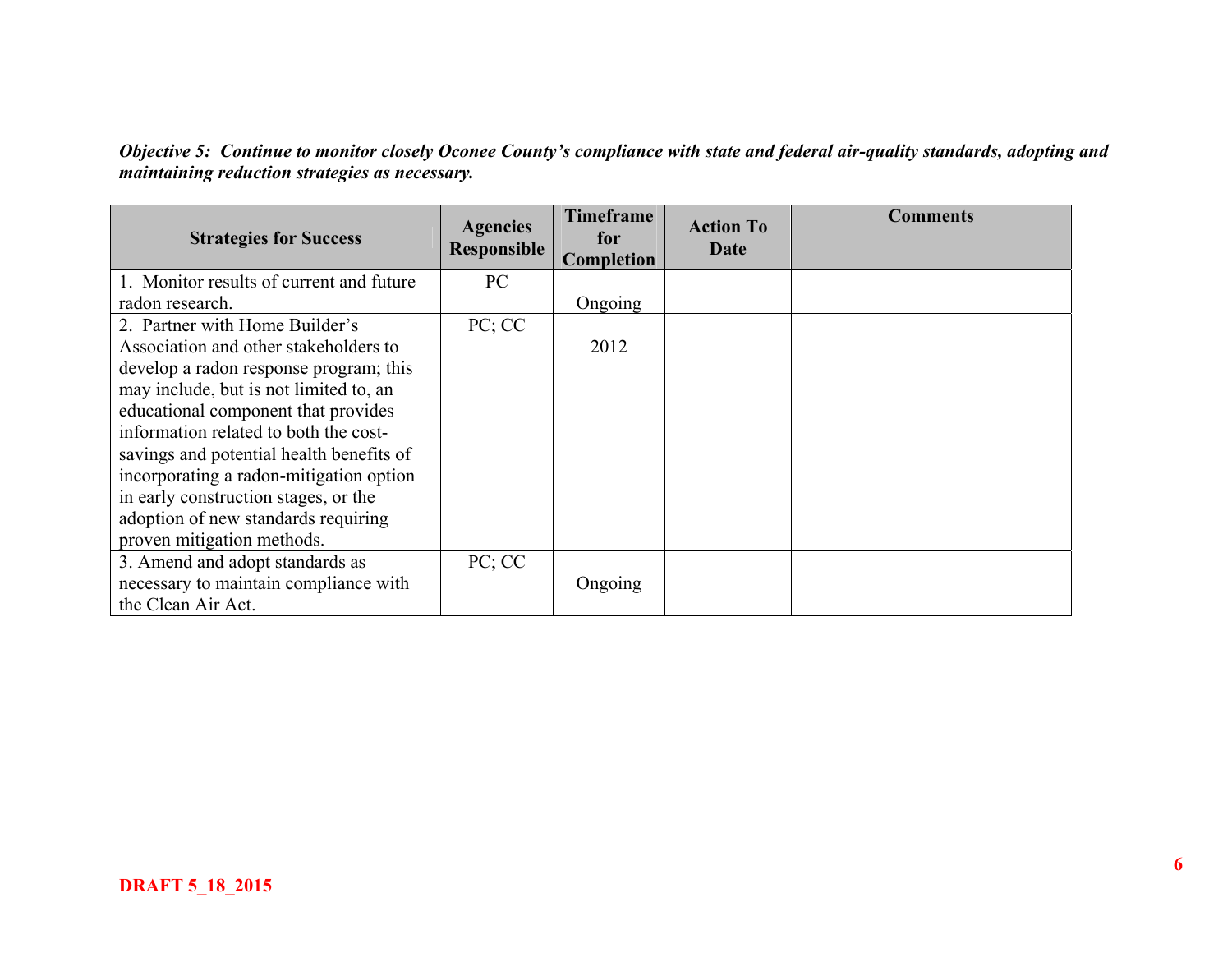*Objective 6: Work to address the age-related problems that may arise among Oconee County's aging population, particularly focusing on issues not adequately dealt with by state and federal efforts.* 

| <b>Strategies for Success</b>                                                                                                                                                                 | <b>Agencies</b><br>Responsible | <b>Timeframe</b><br>for<br>Completion | <b>Action To</b><br>Date | <b>Comments</b> |
|-----------------------------------------------------------------------------------------------------------------------------------------------------------------------------------------------|--------------------------------|---------------------------------------|--------------------------|-----------------|
| 1. Review and upgrade county-owned<br>medical/residential/nursing care facilities<br>as needed.                                                                                               | CC                             | Ongoing                               |                          |                 |
| 2. Support municipalities in efforts to<br>establish public transportation, seeking<br>ways to expand into various parts of the<br>unincorporated areas as appropriate.<br><b>Bus system?</b> | PC; CC                         | Ongoing                               |                          |                 |
| 3. Continue to explore ways to increase<br>the efficiency of emergency medical<br>services throughout the county.                                                                             | Emer. Serv.<br>$Comm$ :<br>CC  | Ongoing                               |                          |                 |
| 4. Seek partnerships with public and<br>private entities to study age-related<br>issues, particularly as they relate to<br>potential impacts on Oconee County.                                | CC                             | Ongoing                               |                          |                 |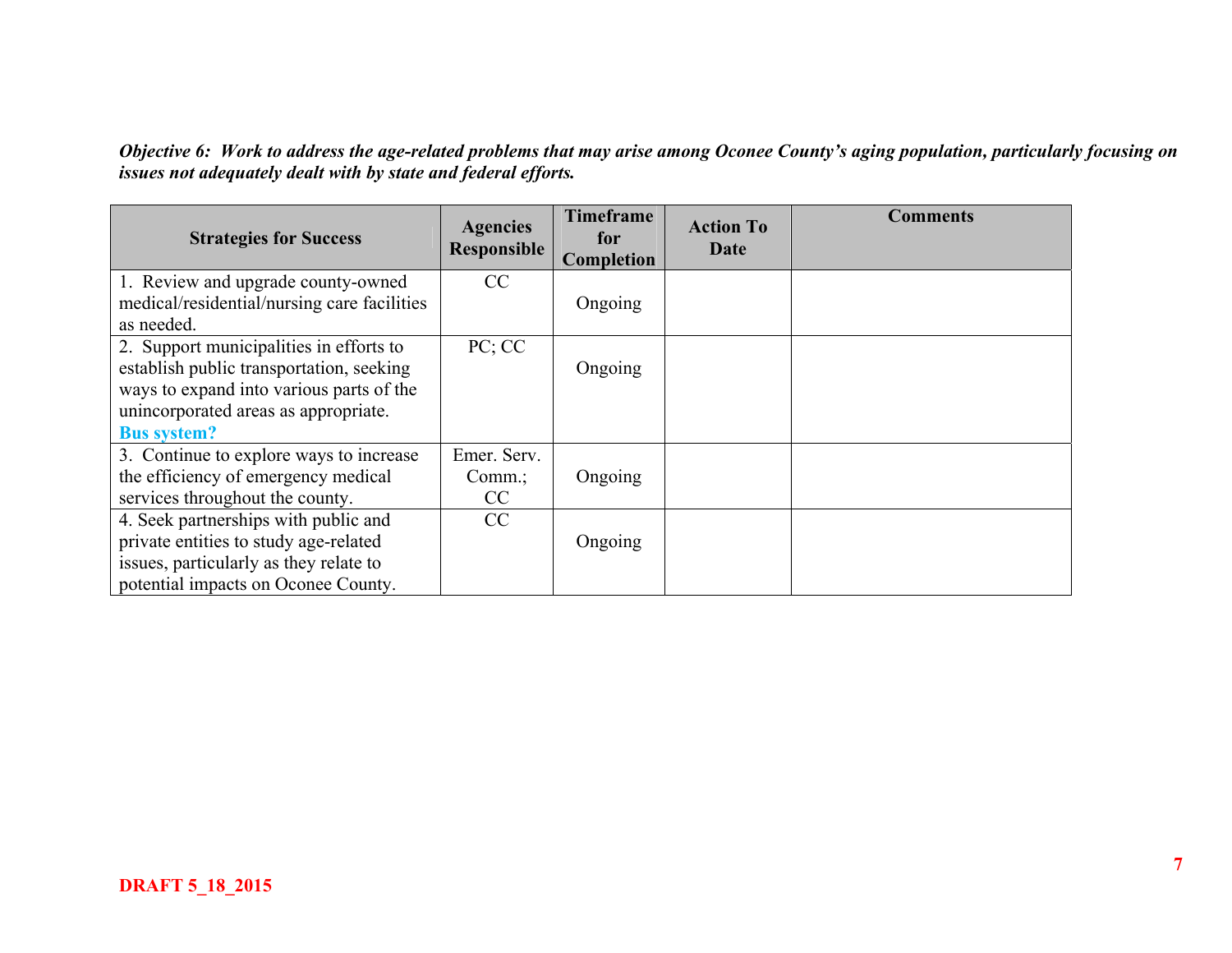*Objective 7: Upgrade and maintain the county road system in a manner that meets the needs of Oconee County's growing population and provides safe and efficient routes through the county.* 

| <b>Strategies for Success</b>                                                                                                                                                                                                           | <b>Agencies</b><br><b>Responsible</b> | <b>Timeframe</b><br>for<br>Completion | <b>Action To</b><br><b>Date</b> | <b>Comments</b> |
|-----------------------------------------------------------------------------------------------------------------------------------------------------------------------------------------------------------------------------------------|---------------------------------------|---------------------------------------|---------------------------------|-----------------|
| 1. Develop an ongoing systematic road<br>maintenance and upgrade program based<br>on a steady revenue sources.                                                                                                                          | Road Dept.;<br>PC; CC                 | 2012                                  |                                 |                 |
| 2. Develop and maintain a priority road<br>upgrade list that not only considers existing<br>traffic 'bottlenecks' and other sources of<br>trouble, but also reasonably anticipates<br>those expected to emerge in the coming<br>decade. | Road Dept.;<br>PC; CC                 | 2012                                  |                                 |                 |
| 3. Consider and adopt appropriate traffic<br>management tools and techniques that<br>utilize concepts such as limiting the<br>number of curb cuts in high-traffic areas.                                                                | Road Dept.;<br>PC; CC                 | Ongoing                               |                                 |                 |
| 4. Prioritize evaluation of all roads lying<br>within primary development areas shown<br>on the Future Land Use Map.<br><b>Priority/primary growth/investment</b><br>areas?                                                             | Road Dept.;<br>PC; CC                 | Ongoing                               |                                 |                 |
| 5. Continue to require developers to<br>provide traffic studies to determine if a<br>road must be upgraded to safely handle<br>increased traffic loads and to cover the<br>costs of road upgrades when necessary.                       | Road Dept.;<br>PC; CC                 | Ongoing                               |                                 |                 |
| 6. Enhance communication with local and<br>state D.O.T. staff and projects.                                                                                                                                                             | Road Dept.;<br>Other<br>County        | Ongoing                               |                                 |                 |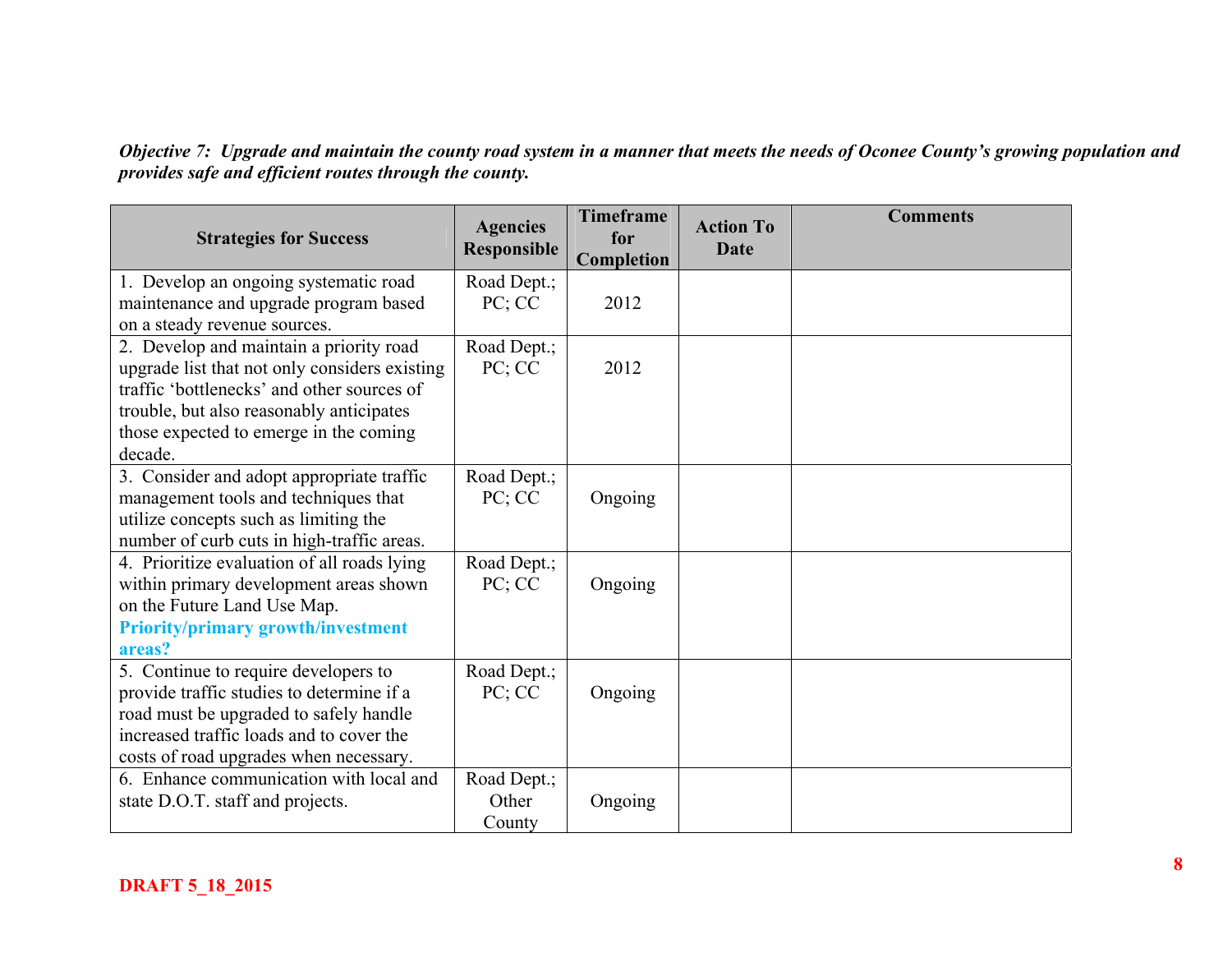*Objective 8: Continue to evaluate and fund public transportation in urbanizing areas (Priority/primary growth/investment areas)? of Oconee County, expanding as needed to provide for ongoing growth and development.*

| <b>Strategies for Success</b>                | <b>Agencies</b><br>Responsible | <b>Timeframe</b><br>for<br>Completion | <b>Action To</b><br><b>Date</b> | <b>Comments</b> |
|----------------------------------------------|--------------------------------|---------------------------------------|---------------------------------|-----------------|
| 1. Promote and assist in the establishment   | PC; CC                         |                                       |                                 |                 |
| of commuter parking lots to help             |                                | Ongoing                               |                                 |                 |
| encourage car pooling, and decrease          |                                |                                       |                                 |                 |
| traffic congestion.                          |                                |                                       |                                 |                 |
| 2. Continue to partner with Clemson Area     | PC; CC                         |                                       |                                 |                 |
| Transit (CAT) in keeping existing            |                                | Ongoing                               |                                 |                 |
| services, while looking for other            |                                |                                       |                                 |                 |
| opportunities to expand public               |                                |                                       |                                 |                 |
| transportation, to include, but not be       |                                |                                       |                                 |                 |
| limited to, van services and other non-      |                                |                                       |                                 |                 |
| traditional forms of mass transit.           |                                |                                       |                                 |                 |
| 3. Seek and secure methods of expanding      | CC                             |                                       |                                 |                 |
| transportation in remote areas for clients   |                                | Ongoing                               |                                 |                 |
| of facilities such as DSS, hospitals,        |                                |                                       |                                 |                 |
| medical complexes, government facilities,    |                                |                                       |                                 |                 |
| and parks.                                   |                                |                                       |                                 |                 |
| 4. Support efforts to establish a high-      | PC; CC                         |                                       |                                 |                 |
| speed rail stop in Clemson, SC and/or        |                                | Ongoing                               |                                 |                 |
| Toccoa, Georgia.                             |                                |                                       |                                 |                 |
| 5. Seek and establish appropriate methods    | Mtn. Lakes                     |                                       |                                 |                 |
| of mass transit that will promote and        | Conv. $&$                      | Ongoing                               |                                 |                 |
| enhance tourism; these may include, but      | <b>Visitors</b>                |                                       |                                 |                 |
| are not limited to, water taxis, tour boats, | Bureau;                        |                                       |                                 |                 |
| and other modes of transport that allow      | <b>PRT</b>                     |                                       |                                 |                 |
| tourists and residents to enjoy natural      | Comm.; CC                      |                                       |                                 |                 |
| resources without dramatically increasing    |                                |                                       |                                 |                 |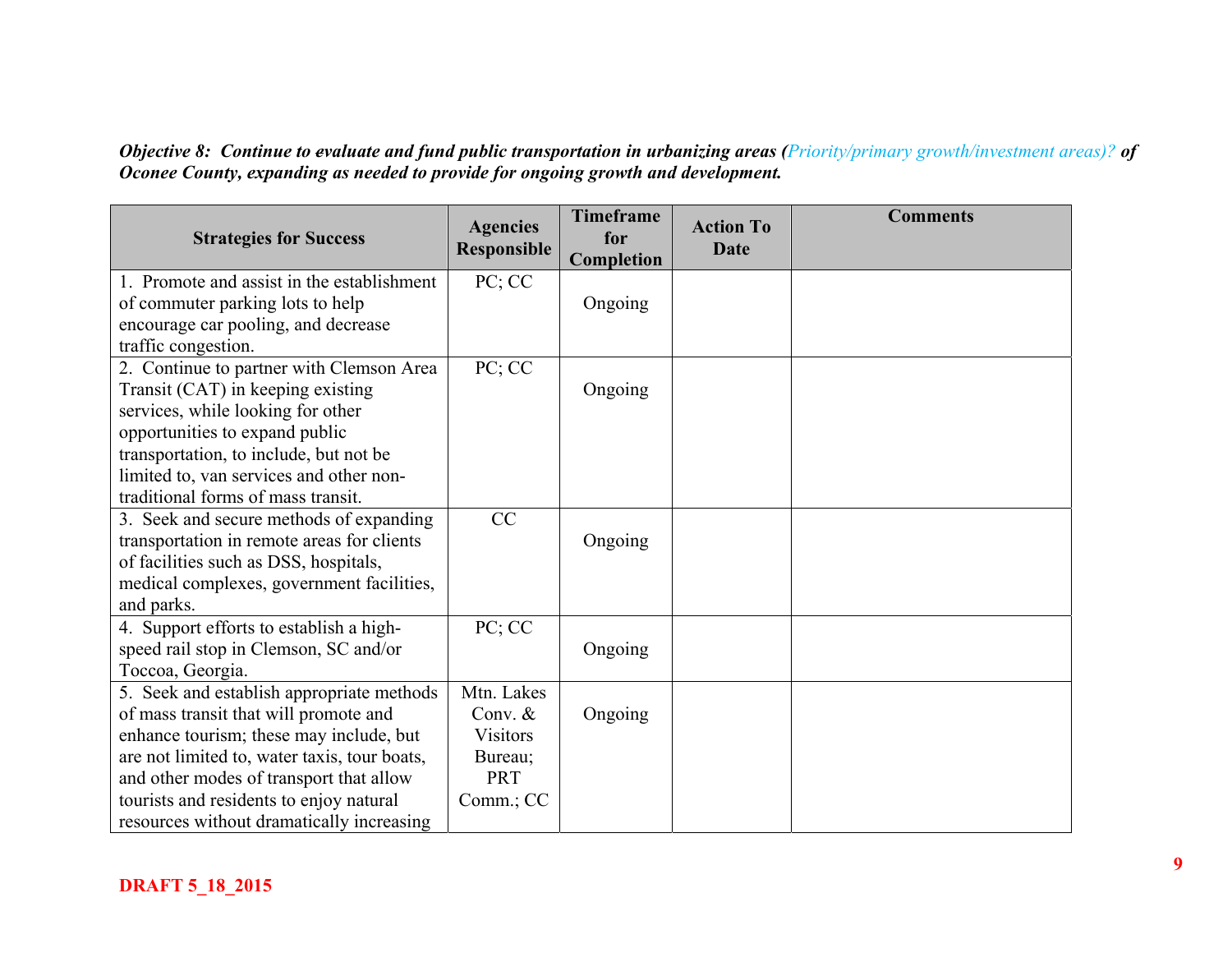| $\alpha$<br>EMITIN. |  |  |  |
|---------------------|--|--|--|
|                     |  |  |  |

*Objective 9: Expand bicycle and pedestrian routes to allow for greater use of alternative forms of transportation, and to promote ecotourism opportunities.* 

| <b>Strategies for Success</b>                                                 | <b>Agencies</b><br>Responsible | <b>Timeframe</b><br>for<br><b>Completion</b> | <b>Action To</b><br>Date | <b>Comments</b> |
|-------------------------------------------------------------------------------|--------------------------------|----------------------------------------------|--------------------------|-----------------|
| 1. Develop standards that encourage                                           | PC; CC                         |                                              |                          |                 |
| developers to incorporate sidewalks and<br>bicycle trails into subdivision    |                                | 2013                                         |                          |                 |
| developments.                                                                 |                                |                                              |                          |                 |
| 2. Seek grants for creating nature trails,                                    | CC                             |                                              |                          |                 |
| sidewalks, bicycle lanes, and other tools                                     |                                | Ongoing                                      |                          |                 |
| designed to make communities more<br>walkable, reduce vehicle traffic, and    |                                |                                              |                          |                 |
| improve safety for pedestrians and                                            |                                |                                              |                          |                 |
| cyclists.                                                                     |                                |                                              |                          |                 |
| 3. Upgrade county-maintained parks and                                        | <b>PRT</b>                     |                                              |                          |                 |
| recreational facilities to encourage and<br>promote ecotourism opportunities. | $Comm$ ; $CC$                  | Ongoing                                      |                          |                 |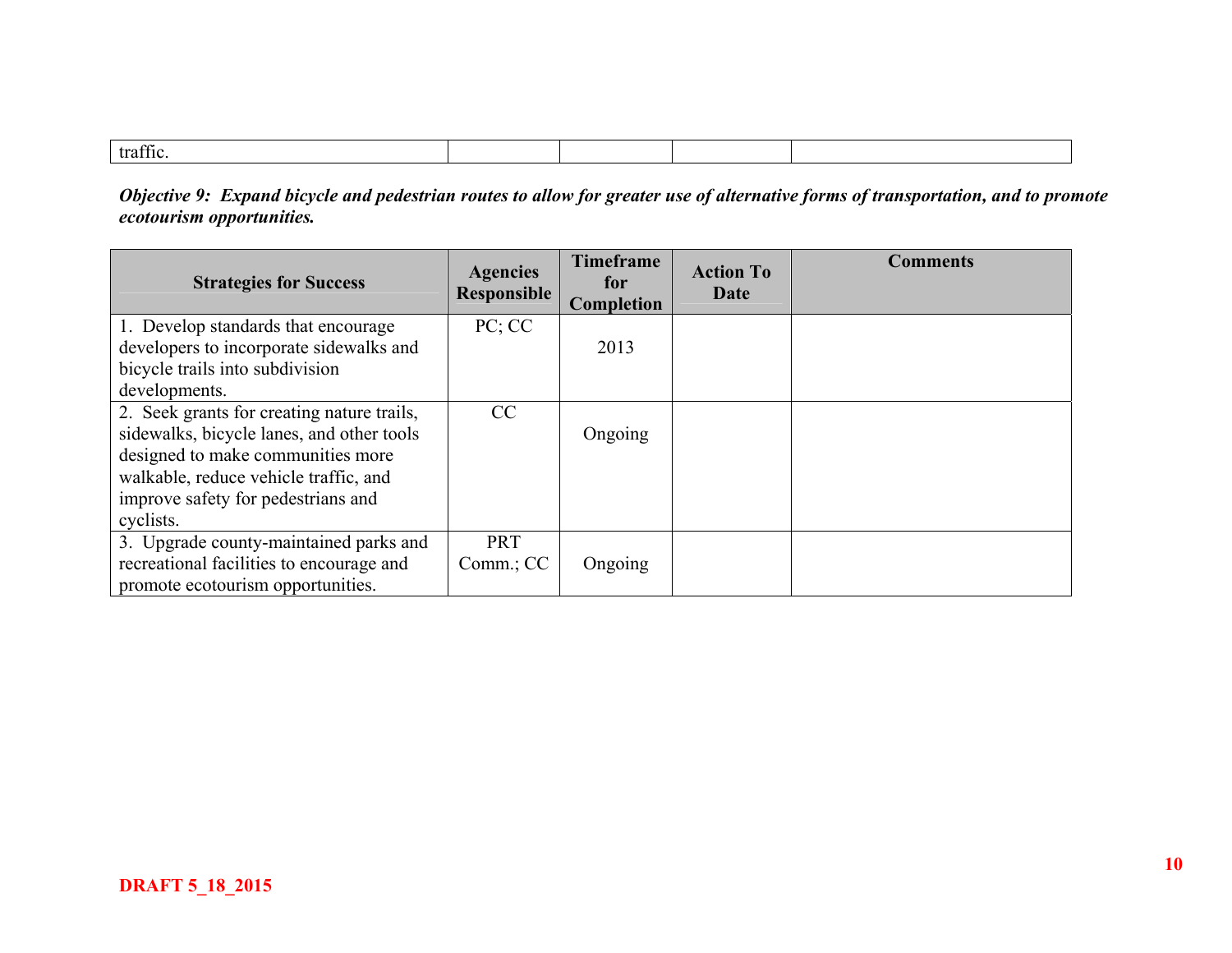*Objective 10: Continue upgrades to the Oconee County Airport in a manner that not only serves existing clientele, but will establish the facility as one of the premier small airports in the nation.*

| <b>Strategies for Success</b>              | <b>Agencies</b><br><b>Responsible</b> | <b>Timeframe</b><br>for<br>Completion | <b>Action To</b><br><b>Date</b> | <b>Comments</b> |
|--------------------------------------------|---------------------------------------|---------------------------------------|---------------------------------|-----------------|
| <b>Create, adopt and implement an</b>      |                                       |                                       |                                 |                 |
| <b>Airport Master Land/Airport Landuse</b> |                                       | <b>High</b>                           |                                 |                 |
| <b>Compatibility Plan for the purposes</b> |                                       |                                       |                                 |                 |
| of                                         |                                       |                                       |                                 |                 |
| 1. Complete ongoing expansion of           | Aeronautics                           |                                       |                                 |                 |
| runway length-and upgrade of instrument    | Commission;                           | 2014                                  |                                 |                 |
| landing system.                            | CC                                    |                                       |                                 |                 |
| Review and update, as appropriate,         |                                       |                                       |                                 |                 |
| ordinances relevant to the operation of    |                                       |                                       |                                 |                 |
| the airport to ensure compliance with      |                                       |                                       |                                 |                 |
| federal and state regulations.             |                                       |                                       |                                 |                 |
| 2. Construct planned future upgrades, to   | Aeronautics                           |                                       |                                 |                 |
| include relocation of roads, strengthening | Commission;                           | 2014                                  |                                 |                 |
| of runway, as well as any other necessary  | CC                                    |                                       |                                 |                 |
| components as funding becomes available.   |                                       |                                       |                                 |                 |
| 3. Construct additional hangar space as    | Aeronautics                           |                                       |                                 |                 |
| needed to accommodate anticipated          | Commission;                           | Ongoing                               |                                 |                 |
| demand.                                    | CC                                    |                                       |                                 |                 |
| 4. Develop ongoing capital improvements    | Aeronautics                           |                                       |                                 |                 |
| program aimed at upgrading facility to     | Commission;                           | 2014                                  |                                 |                 |
| attract additional employers and potential | CC                                    |                                       |                                 |                 |
| occupants of business parks within the     |                                       |                                       |                                 |                 |
| county.                                    |                                       |                                       |                                 |                 |
| 5. Seek and establish ways to utilize      | Aeronautics                           |                                       |                                 |                 |
| airport to foster partnerships with        | Commission;                           | Ongoing                               |                                 |                 |
| <b>Clemson University</b>                  | CC                                    |                                       |                                 |                 |